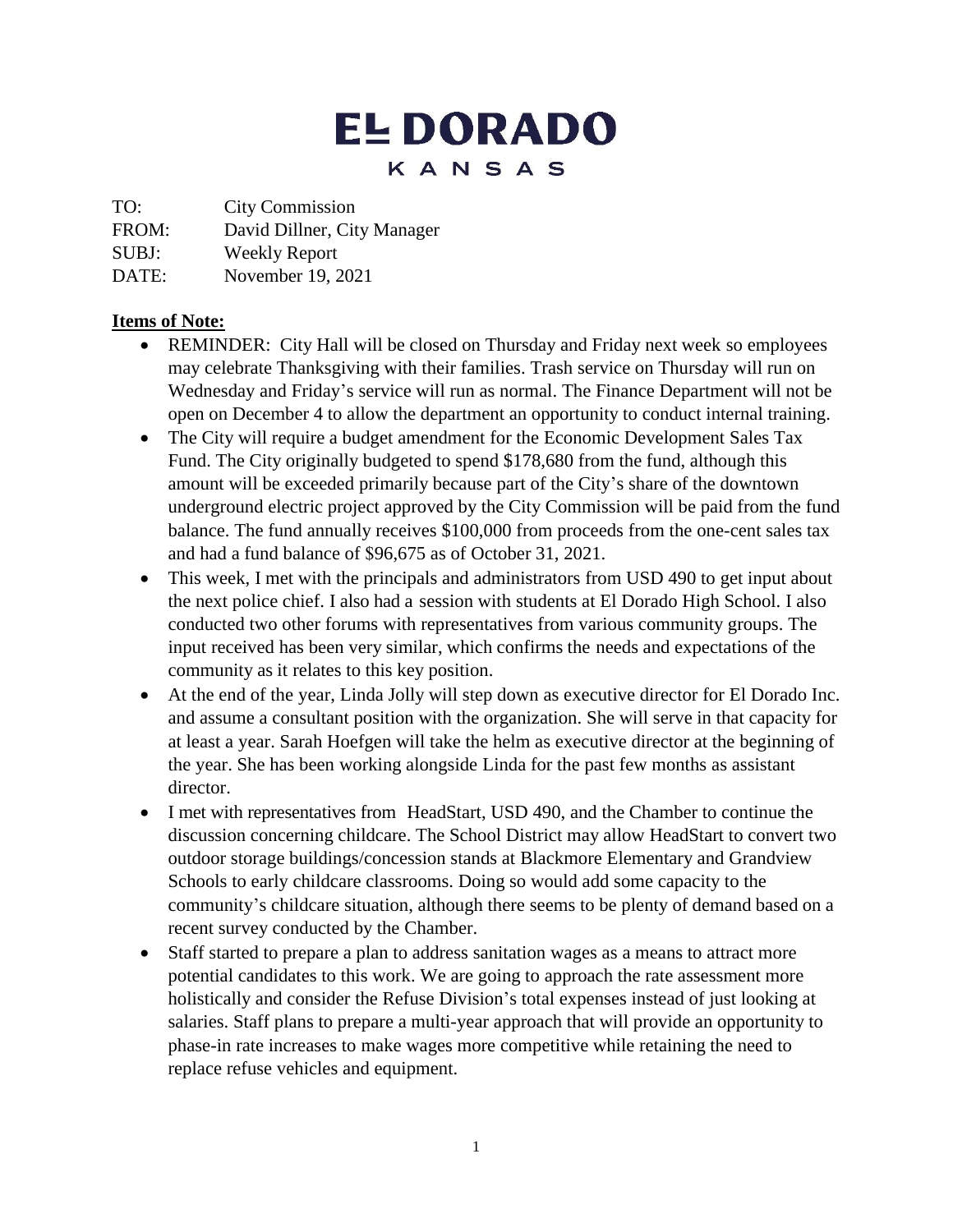This week, I attended the Wichita Regional Chamber of Commerce's annual meeting at the invitation of Andrew Wiens, who serves as the Chamber's Vice President of Government Relations.

### **Things to Think About:**

• The infrastructure bill signed by President Joe Biden earlier this week contains billions of dollars to cleanup a dangerous chemical in drinking water across this country. But, the federal government's struggle with how to prevent forever chemical contamination in the first place isn't over just yet. There has been a slow drip of regulation over the last twenty years, as the EPA tries to contain a class of deadly chemicals linked to cancer. Health studies find 95% of Americans have PFAs in their bloodstream, but there is no national, enforceable standard for what level of exposure can be considered safe. *Source: Wichita KWCH*

## **Personnel Update:**

- *Vacant and currently advertised positions:* Police Officer (2), Public Works Maintenance Worker (3), Distribution/Collection Maintenance Worker, Sanitation Lead, Firefighter, Water Treatment Superintendent, Animal Shelter Attendant, Sanitation Collector. *Pending advertisement:* Police Chief
- The Parks and Recreation Department held interviews for the Recreation Leader position and extended an offer of employment to Alexis Pollard. She will transition from her current role as administrative assistant to the Public Works Department to this new role beginning January 1.
- The Public Works Department extended an offer of employment to Mary Brill for the Animal Shelter Attendant position. She has not yet provided a start date, although she will start before Donna retires so she can learn how the shelter operates. We do not yet have a starting date for her. Donna Sharp, the current attendant, announced her retirement for the end of the year.

## **Commission Calendar:**

- *Upcoming City Commission Items (subject to change):*
	- o **December 6 Regular Meeting –** Commission Transition; Selection of Vice-Mayor; Cereal Malt Beverage Licenses; FEMA BRIC Grant Request; Legislative Policy Agenda; National Opioid Settlement Case; Budget Amendment
	- o **December 15 Work Session** Commission Orientation; El Dorado Hotel Incentive Discussion
	- o **December 20 Regular Meeting** No Items Scheduled Yet
	- o **December 29 Work Session**  Commission Orientation; Augusta Wholesale Water Agreement; CIC Annexation Agreement